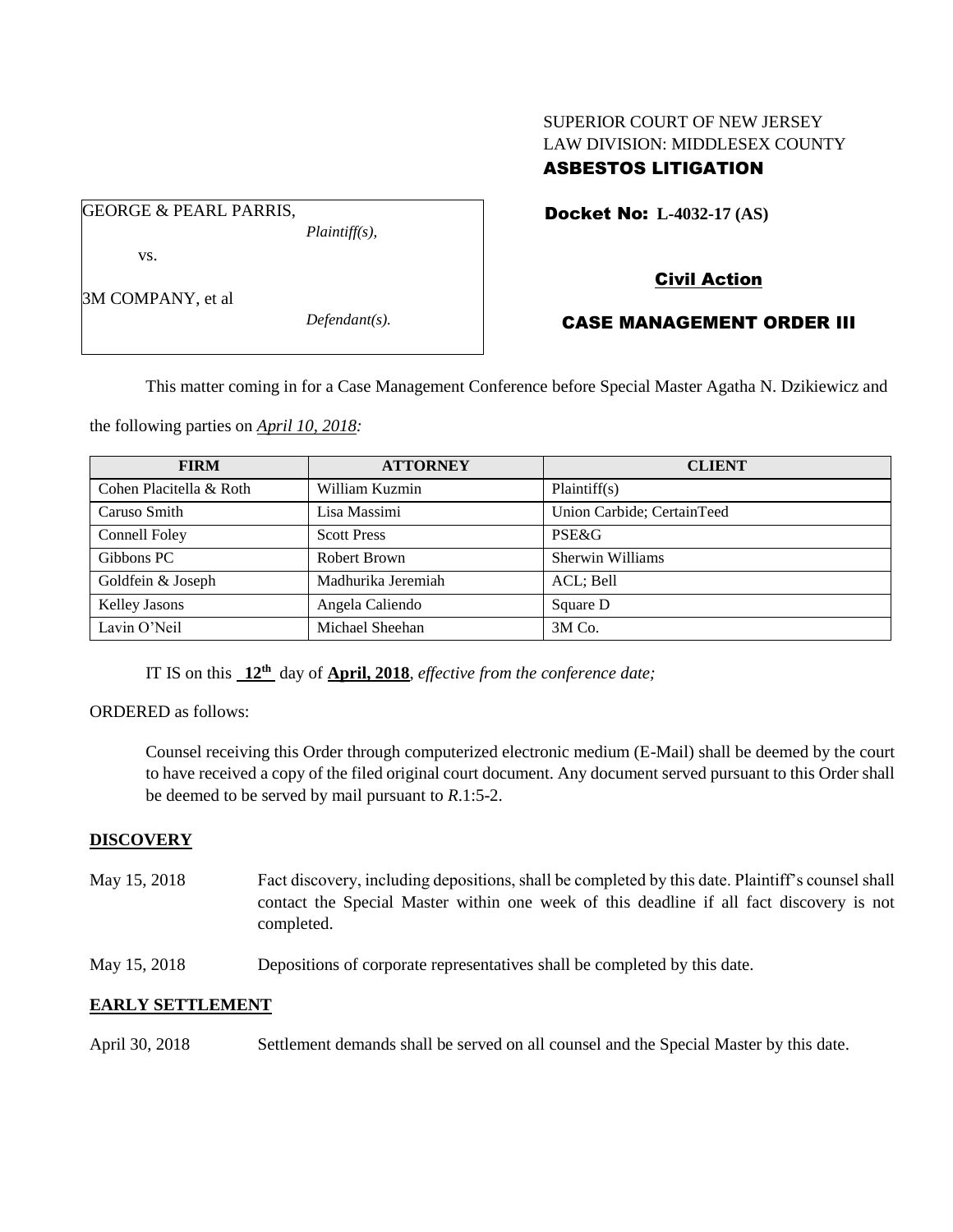#### **SUMMARY JUDGMENT MOTION PRACTICE**

| May 11, 2018  | Plaintiff's counsel shall advise, in writing, of intent not to oppose motions by this date. |
|---------------|---------------------------------------------------------------------------------------------|
| May 25, 2018  | Summary judgment motions shall be filed no later than this date.                            |
| June 22, 2018 | Last return date for summary judgment motions.                                              |

#### **MEDICAL DEFENSE**

- May 15, 2018 Plaintiff shall serve medical expert reports by this date.
- July 16, 2018 Defendants shall identify its medical experts and serve medical reports, if any, by this date. In addition, defendants shall notify plaintiff's counsel (as well as all counsel of record) of a joinder in an expert medical defense by this date.

#### **LIABILITY EXPERT REPORTS**

- May 15, 2018 Plaintiff shall identify its liability experts and serve liability expert reports or a certified expert statement by this date or waive any opportunity to rely on liability expert testimony.
- July 16, 2018 Defendants shall identify its liability experts and serve liability expert reports, if any, by this date or waive any opportunity to rely on liability expert testimony.

#### **ECONOMIST EXPERT REPORTS**

| May 15, 2018 | Plaintiff shall identify its expert economists and serve expert economist report(s), if any, by |
|--------------|-------------------------------------------------------------------------------------------------|
|              | this date or waive any opportunity to rely on economic expert testimony.                        |
|              |                                                                                                 |

July 16, 2018 Defendants shall identify its expert economists and serve expert economist report(s), if any, by this date or waive any opportunity to rely on economic expert testimony.

#### **EXPERT DEPOSITIONS**

August 3, 2018 Expert depositions shall be completed by this date. To the extent that plaintiff and defendant generic experts have been deposed before, the parties seeking that deposition in this case must file an application before the Special Master and demonstrate the necessity for that deposition. To the extent possible, documents requested in a deposition notice directed to an expert shall be produced three days in advance of the expert deposition. The expert shall not be required to produce documents that are readily accessible in the public domain.

#### **PRE-TRIAL AND TRIAL**

| May 4, 2018              | The settlement conference previously scheduled on this date is <b>cancelled</b> .                                                                                           |
|--------------------------|-----------------------------------------------------------------------------------------------------------------------------------------------------------------------------|
| June 19, 2018            | The settlement conference previously scheduled on this date is <b>cancelled</b> .                                                                                           |
| August 2, 2018 @ 10:00am | Settlement conference. All defense counsel shall appear with authority to negotiate<br>settlement and have a representative authorized to negotiate settlement available by |

 $\_$  ,  $\_$  ,  $\_$  ,  $\_$  ,  $\_$  ,  $\_$  ,  $\_$  ,  $\_$  ,  $\_$  ,  $\_$  ,  $\_$  ,  $\_$  ,  $\_$  ,  $\_$  ,  $\_$  ,  $\_$  ,  $\_$  ,  $\_$  ,  $\_$  ,  $\_$  ,  $\_$  ,  $\_$  ,  $\_$  ,  $\_$  ,  $\_$  ,  $\_$  ,  $\_$  ,  $\_$  ,  $\_$  ,  $\_$  ,  $\_$  ,  $\_$  ,  $\_$  ,  $\_$  ,  $\_$  ,  $\_$  ,  $\_$  ,